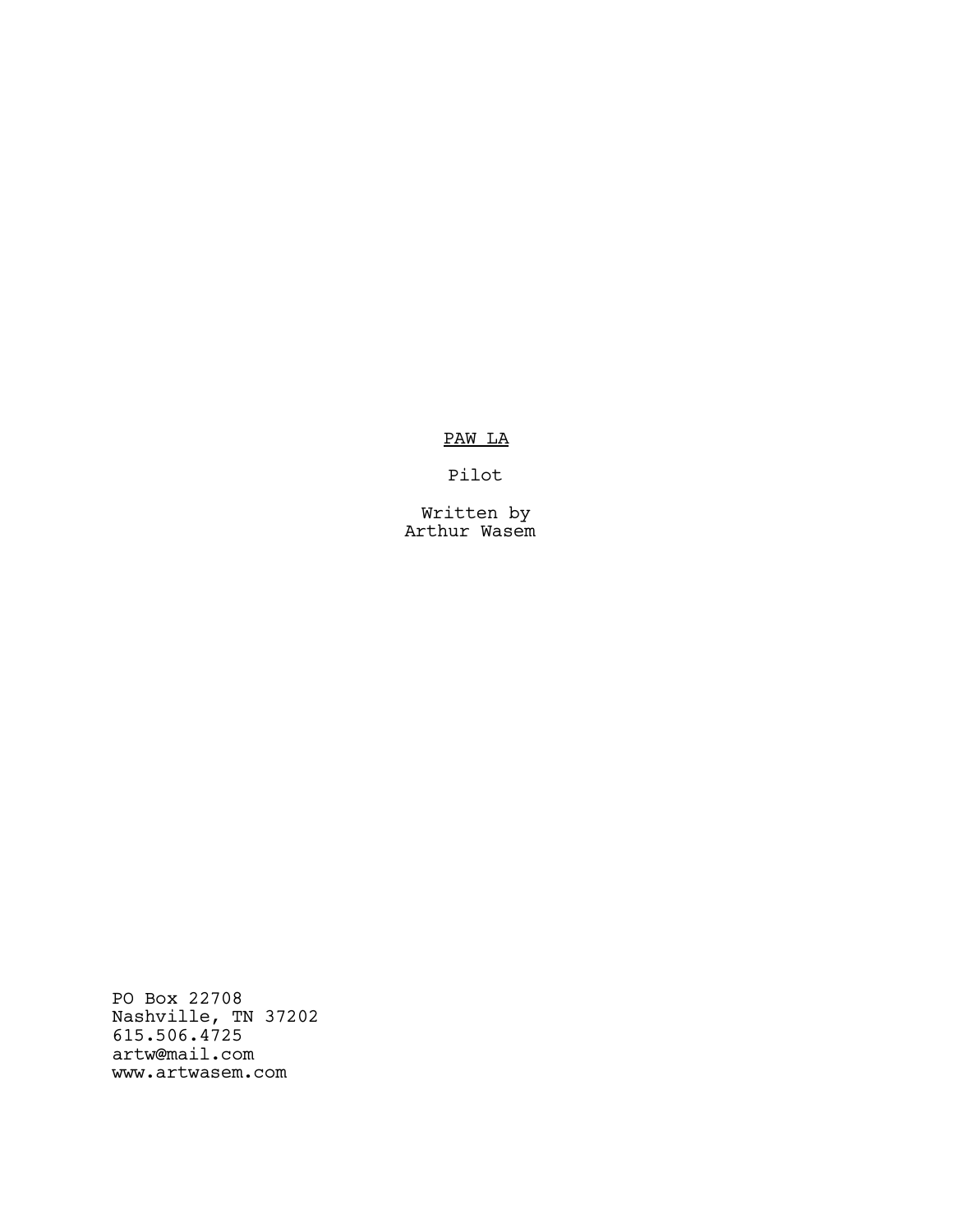INT. LIVING ROOM SET - DAY

A typical set crew working and setting up for the days shoot has been set in a ND living room.

A small holding area with six extras filing in has been set in the dining room. The extras are in casual and outdoor summer wardrobe.

> PA Okay you guys sit in here but we are very close to the set so you have to be very quiet. Everyone has their vouchers and they are filled out correctly.

EXTRA (WITHOUT VOUCHER) I didn't get one.

PA Okay everyone hold up your vouchers.

Everyone holds up a blue voucher except Paula hers is yellow.

EXTRA MAN Oh you have a golden one.

PA

Shhhhh. No talking. You (to the one without the voucher) go back out to the sign up table, your name will be on a list.

EXTRA (Without voucher) Umm. I didn't see a table when I got here, I just followed everyone else.

PA So you haven't been through hair, makeup or wardrobe either.

She looks embarrassed.

PA (CONT'D) Okay come with me. The rest of you. No talking. Shhhhhh

They walk off frame.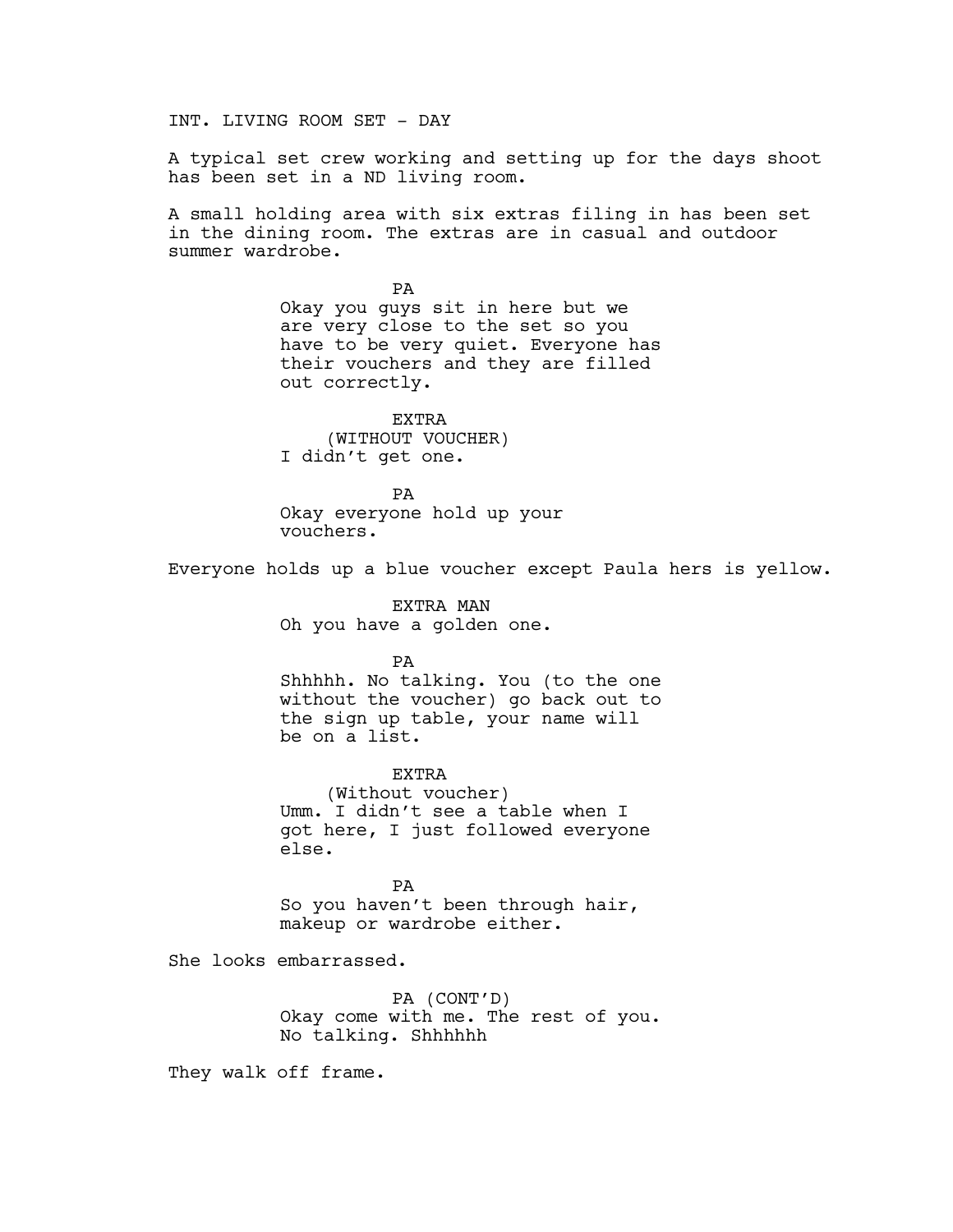# EXTRA WOMAN

(Sitting beside Paula) How did you get a yellow voucher? I've never seen you before.

#### PAULA

I was a extra in a movie shot in my home town. The first day they needed someone to talk to the lead actor and I've had a yellow one ever since. I think of them like a golden ticket.

EXTRA MAN We call them that too.

## PAULA

The kids are all grown and I hated working retail, so I packed up and moved to Hollywood to try actressing.

EXTRA WOMAN I love your accent are you from Texas?

PAULA Nope, I'm from,,,

EXTRA MAN

Georgia?

PAULA Nope, I'm from Tennessee.

EXTRA MAN Figures, your the only ten I see.

Everyone looks at the man with the lame jokes.

The PA enters the frame with someone new.

# PA

Shhhhhh

Extra man high fives the man next to him.

PA (CONT'D)

# Shhhhh

They continue walking onto the set.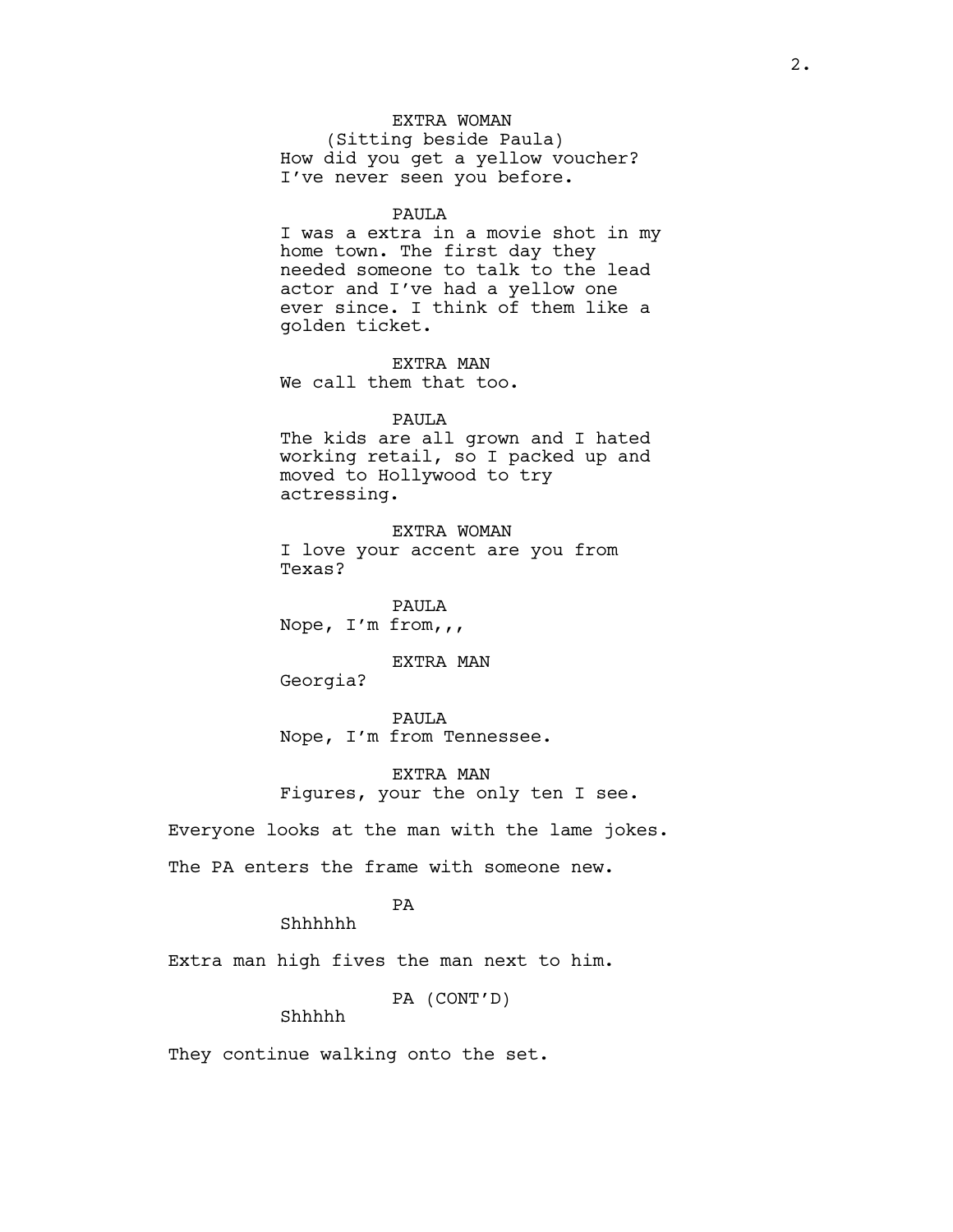The Director and DP are talking with the 2nd AD in the living room.

Everyone else on set is sitting on apple crates on their cell phones.

The ACTRESS a typical cute actress walks in with a PA and her puppy a English Bulldog TAFFY.

The PA walks her to the discussion taking place.

PA (CONT'D) Hey guys this is the Day Player who finds the body. Our Actress.

ACTRESS Hi I'm playing jogger who discovers body today.

DIRECTOR Awesome, have you given her, her sides?

Actress holds them up.

ACTRESS I have them right here.

The WRITER a good looking man in his late 40's walks over.

WRITER I made a couple changes from the version I sent to your agent last night. Did you get them?

ACTRESS I don't know. These are the ones the PA gave me this morning.

The writer looks at them.

#### WRITER

Yep, draft three. These are the newest ones. I am still not happy with how the body is found. I mean there is a odor but I am not sure how that will translate on screen.

DIRECTOR We'll shoot it a couple different ways.

2ND AD You have a dog?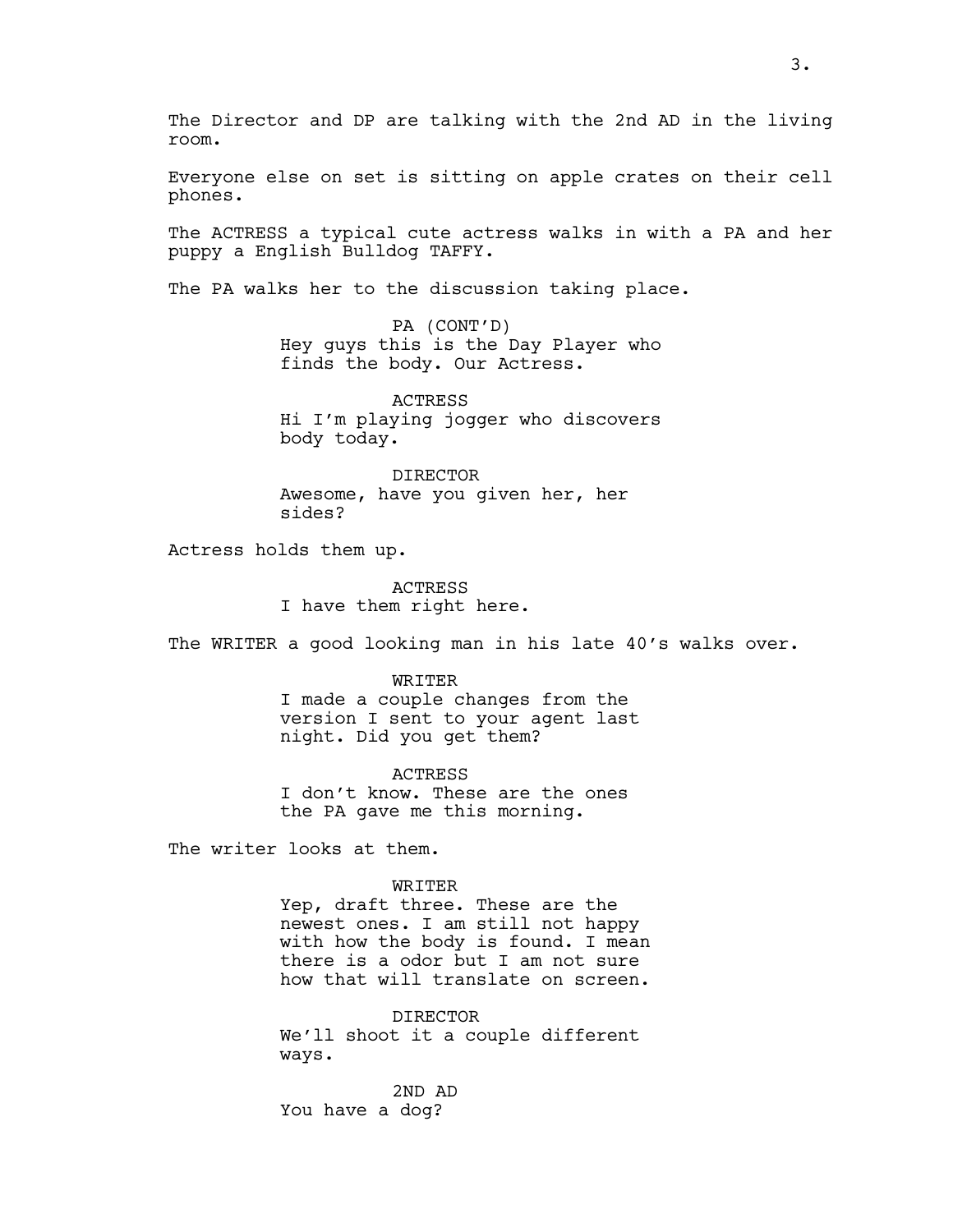#### ACTRESS

I'm sorry. My boyfriend's a musician and usually watches him but he has a recording gig today and its so rare for him to work. I had no choice but to bring him. I hope its no problem?

2ND AD Will he be okay in the trailer?

ACTRESS Oh I'm sure he'll be fine.

She doesn't look confident.

DIRECTOR Great, lets get you into Hair and Makeup and then we can block out scene 10. (to the Actress) You'll be in scene 13 and 14 then we move outside for scene 15.

ACTRESS

Perfect.

PA I'll show you to your trailer.

#### CHOIR

PAULA

EXT. TRAILER - LATER

Dog barking inside the trailer like it is going crazy.

2nd AD and PA are talking.

Running to join them is the Actress.

ACTRESS I am so sorry he is usually so quiet.

2ND AD We can't have him barking like this.

ACTRESS Can you hear him on set?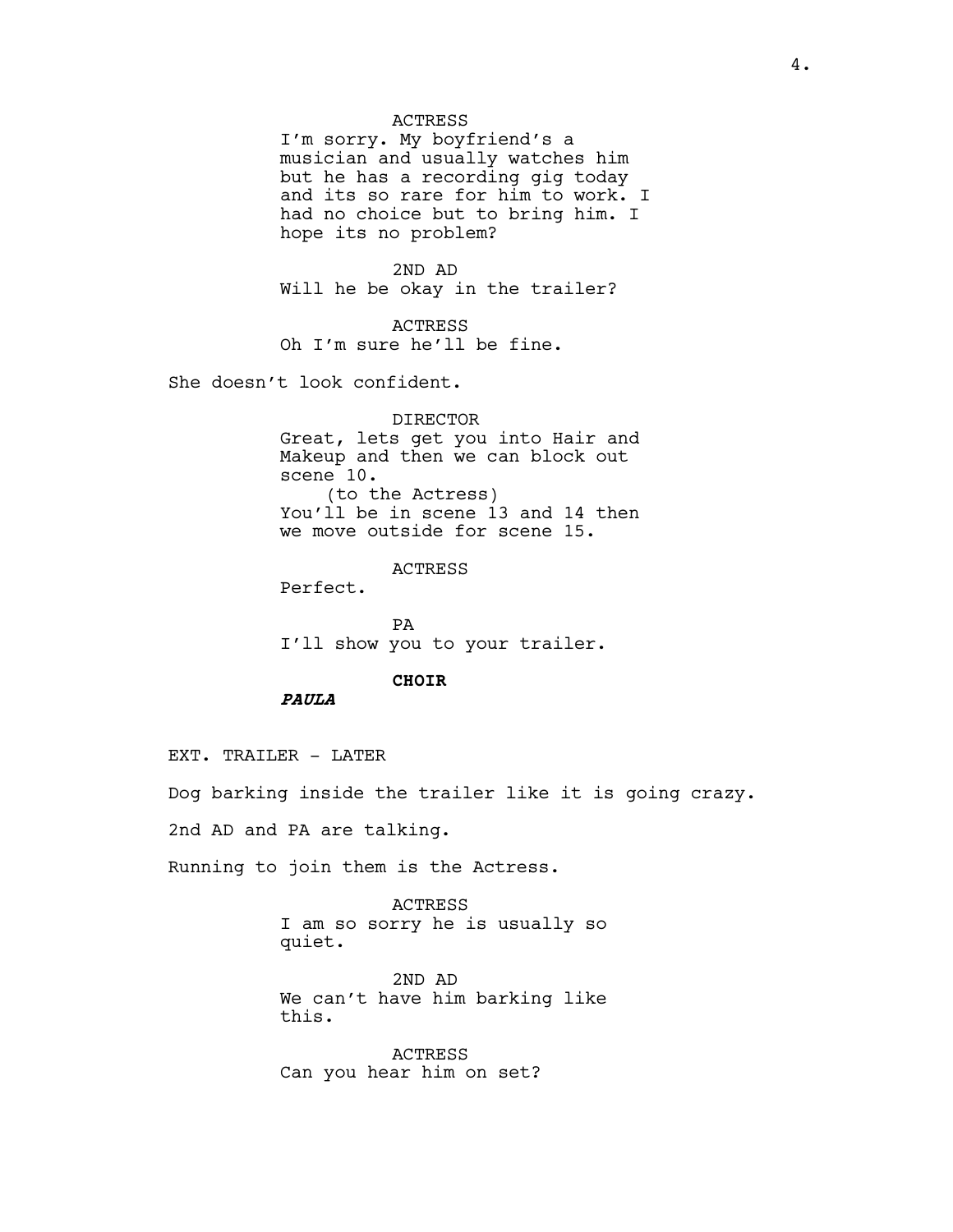2ND AD No, but we have a policy on the lot. It's the same as leaving an animal in a vehicle. We just can't allow them to be under so much stress. ACTRESS I am so sorry. 2ND AD We only have one choice. Turning to the PA. 2ND AD (CONT'D) You get doggie duty. PA You're kidding, right? 2ND AD Fraid not, do I look like I'm kidding? PA Awe come on I don't know anything about dogs. 2ND AD Do we need to get you replaced? PA No, I'll be fine. He climbs the stairs. 2ND AD Stay on radio and I'll let you know when we need the Actress on set. Both of them go up the stairs. CHOIR PAULA

INT. TRAILER - LATER

Actress is looking at her sides petting Taffy on her lap.

The PA is looking at his phone. Something startles him. He stares into the air and he speaks into his mic.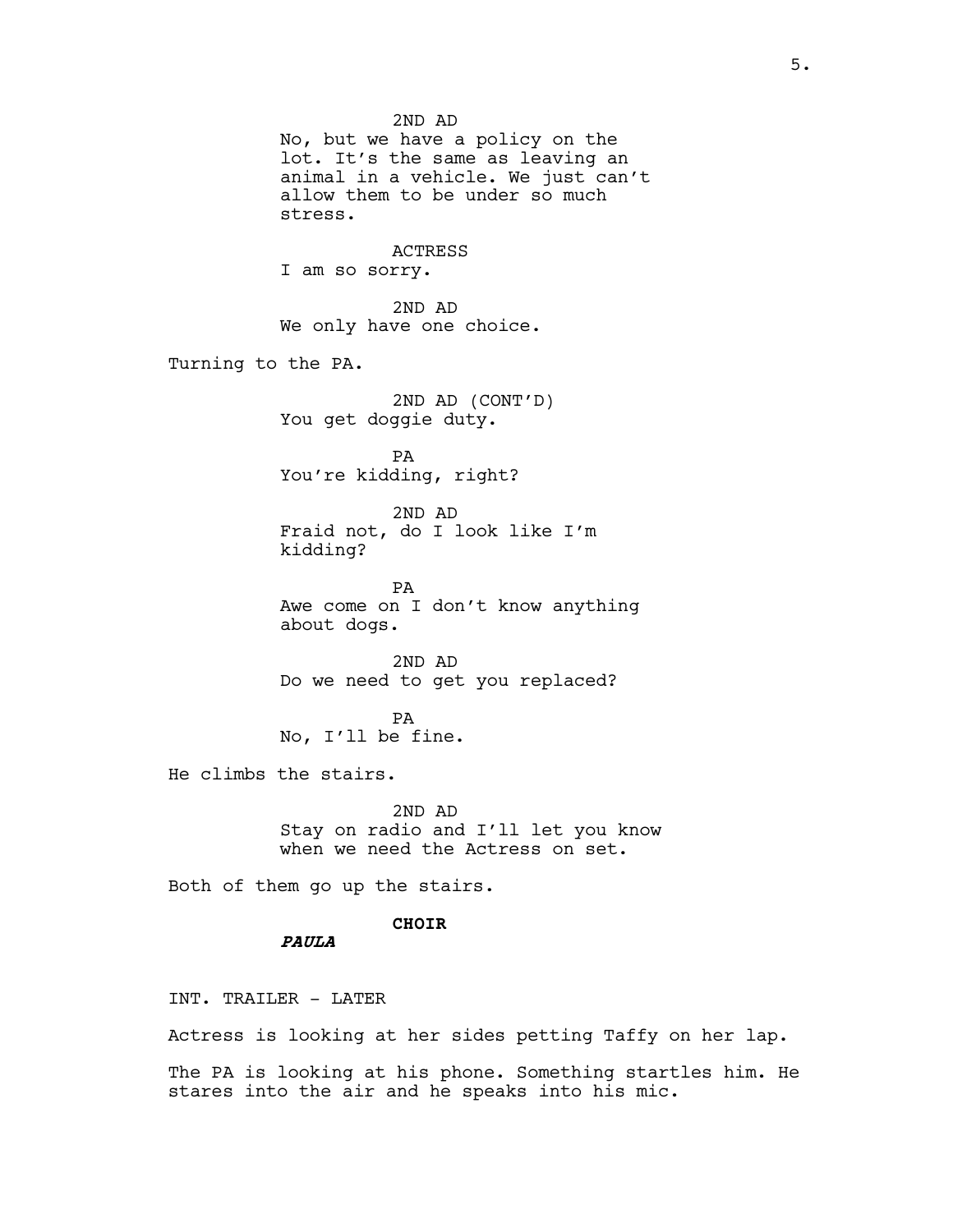PA Okay ma'am they are ready for you.

ACTRESS Are you sure you'll be okay with Taffy.

PA Sure should be no problem.

Actress gives her Taffy a goodbye kiss.

ACTRESS You be a good boy and mommy will be back as soon as she can.

Actress sets the dog down and leaves. The PA walks to the door and shuts it after her.

> PA Okay Taf, I guess it is just you and me?

Looking around the trailer he doesn't see the dog.

PA (CONT'D)

Taffy?

Nothing. Silence.

PA (CONT'D) Taffy, where are you?

He looks around. The dog is gone.

He looks in the bathroom?

Under the couch.

In the bag?

PA (CONT'D) Taffy, here boy?

Nothing.

PA (CONT'D) Come on Taffy where are you? PA (CONT'D)

Where did you go?

PA (CONT'D) How did you just disappear?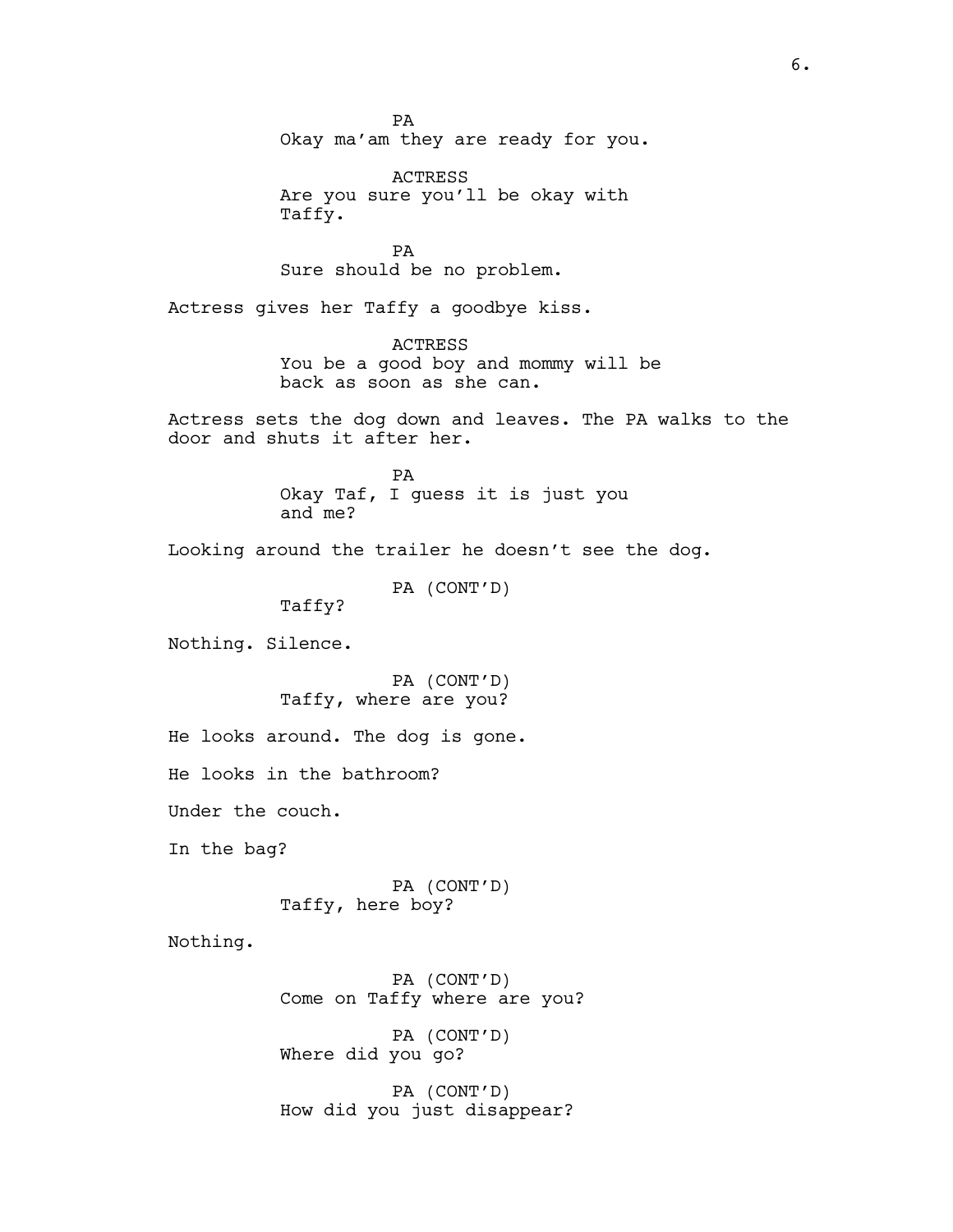Nothing, no where?

He starts to freak out.

# PA (CONT'D) Did he get out.

Going to the door he looks out.

Taffy sticks his head out the bottom of the couch.

The PA turns to look again in the trailer and taffy backs again under the couch.

Leaving to check around the trailer he leaves the door open.

EXT. TRAILER - CONTINUOUS

Coming down the stairs.

PA Taffy, here boy. Taffy, where did you go?

He goes off among the trailers.

PA (CONT'D)

Taffy?

INT. TRAILER - CONTINUOUS

Taffy looks out of the couch and sees the PA go out the door and that he leaves it open.

He sits by the door until he hears the PA move away calling him.

After a few beats he bolts out the door.

EXT. TRAILER - CONTINUOUS

Taffy runs down the stairs and away.

# CHOIR

PAULA

INT. LIVING ROOM SET - CONTINUOUS

All the crew and actors are blocking the next scene.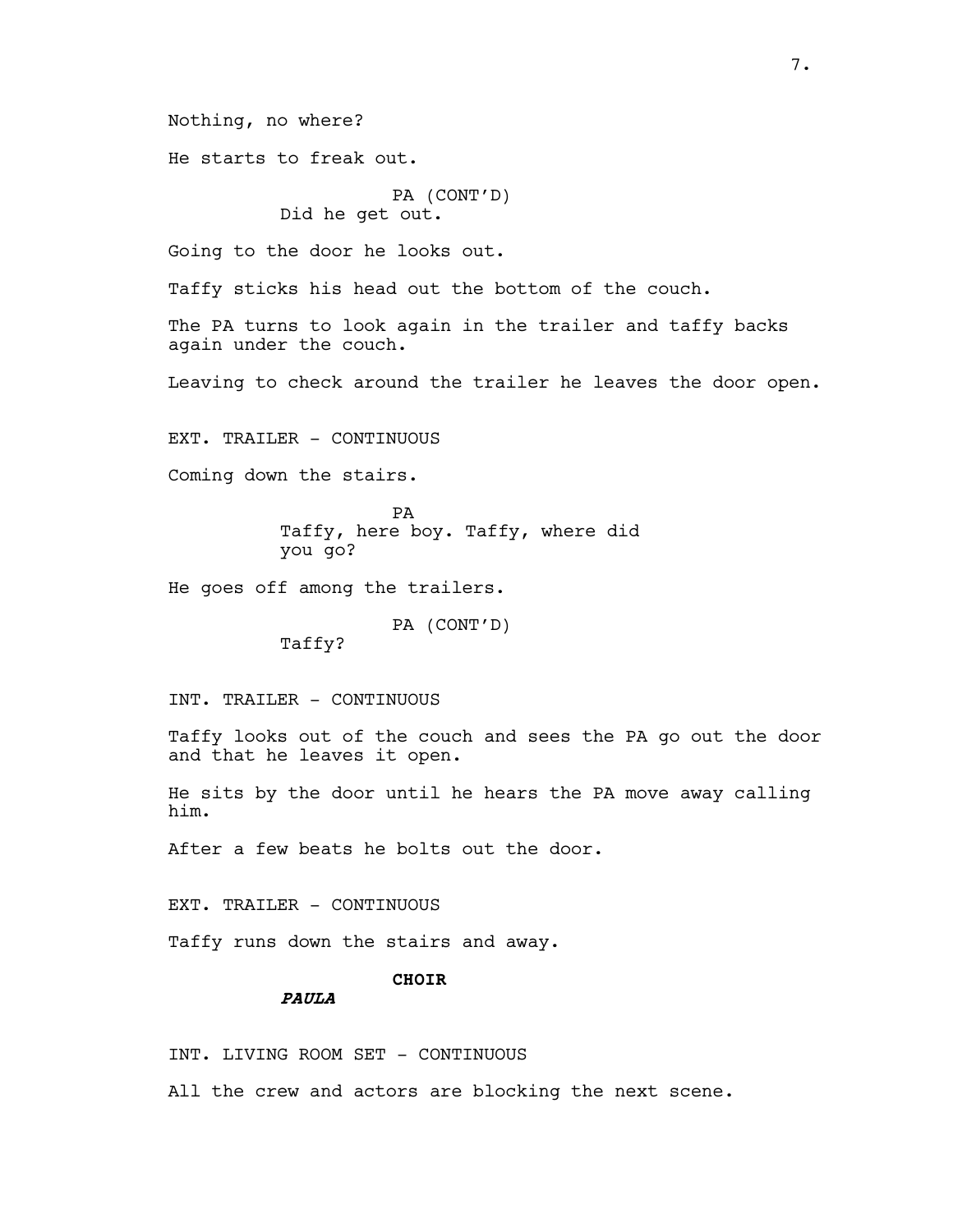#### DIRECTOR

Okay, this is very easy. We will be in here doing scene 13, a finishing scene. You'll be out side jogging. Our Star Talent will see you making a face and say to the police officer that you seem to smell something. That will take us out of 13 and then we have one more scene to shoot and we'll be on to your scenes.

# ACTRESS

Great.

At that there is a lot of barking and Taffy comes on set.

ACTRESS (CONT'D) Taffy what are you doing here?

Taffy runs around the set. Actress tries to get her but Taffy is playing catch me if you can.

A couple other crew and extras join in.

Taffy runs into holding and jumps into PAULA a beautiful middle aged brunettes lap.

> PAULA Why hey there honey. Are you the one causing all the trouble?

Taffy starts to lick Paula.

Coming up to save Taffy.

ACTRESS

I am so sorry.

The 2nd AD walks up on radio.

2ND AD Yeah we have a loose dog on set can we get the PA here or do we need to call security?

Taffy growls at the 2nd.

PAULA That won't be necessary. I'm actually a doggie sitter.

2ND AD

A what?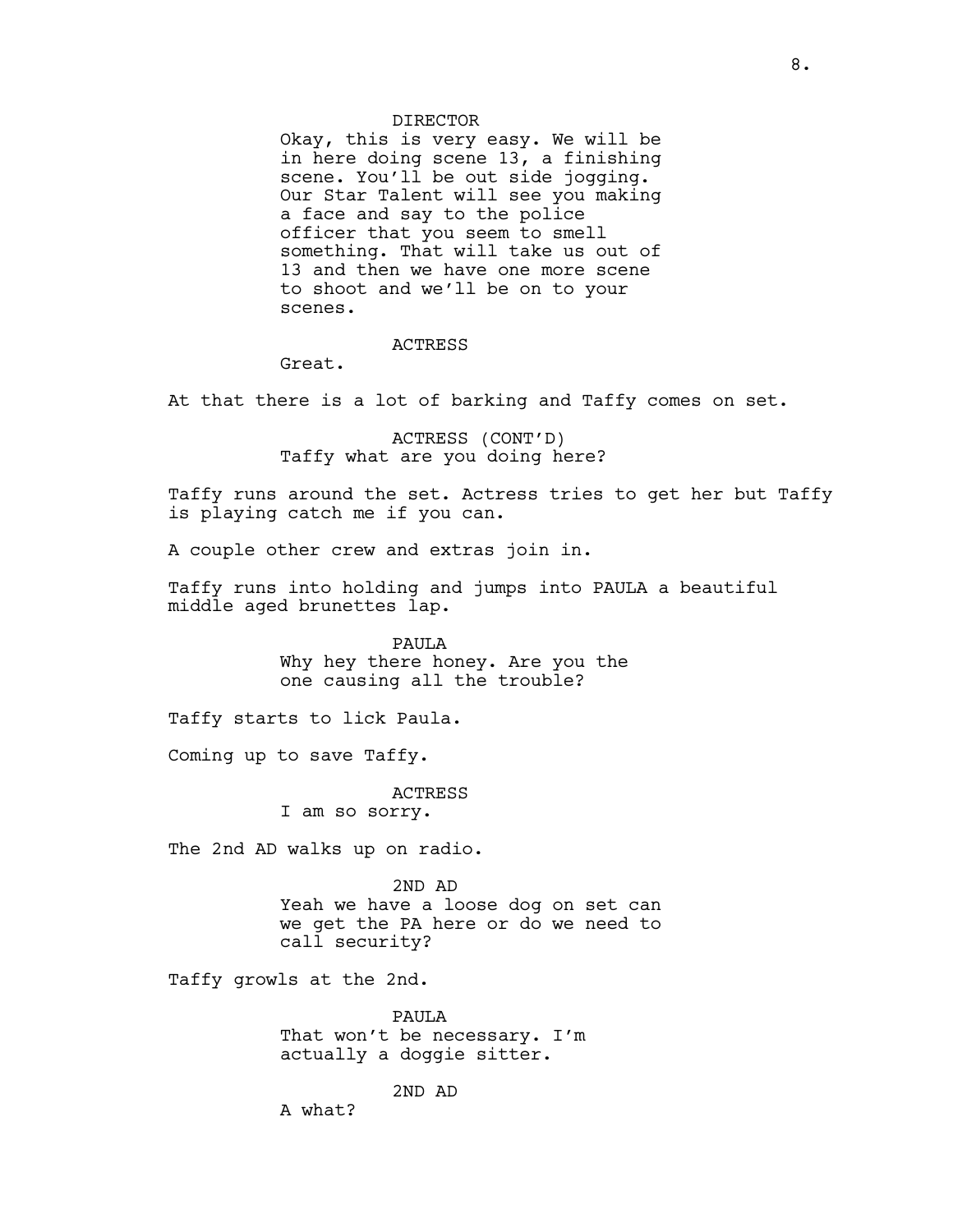I doggie sit as my second job.

At this the Director and the writer walk up.

## PAULA (CONT'D)

You know every actor has a number one job, acting and a number two job to allow them to do their number one job.

# ACTRESS

So your number two job is dogs?

## WRITER

So your number two job is actually number two? Poo? You pick up doggie poo. Job number two is poo.

Everyone looks at the writer for a beat.

PAULA

More then that but I guess, poochie poo. I am a sitter. I was hoping to somehow be a set sitter.

DIRECTOR Well you would have to be better then our PA.

The PA runs in at that.

PA I am so sorry. I have no idea how he got out.

PAULA I could watch him.

2ND AD No thanks we have people for that.

Looking at the PA.

2ND AD (CONT'D) You can do this, can't you?

PA

Yes sir.

PAULA Really I do this all the time. I am on all the dog sitting apps. (MORE)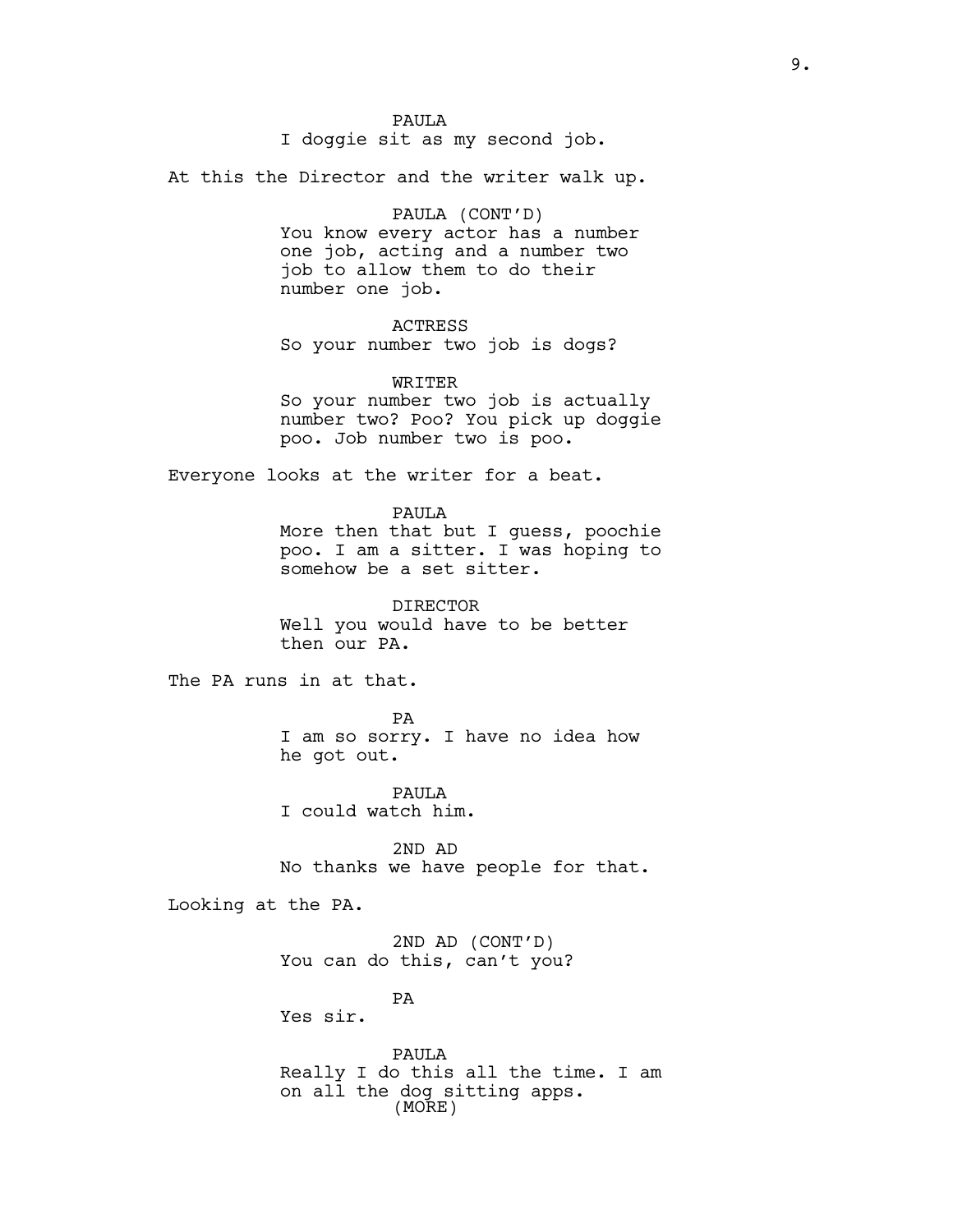# I have a five star rating. I sit with all kinds of doggies. PAULA (CONT'D)

ACTRESS Well Taffy seems to like you.

#### PAULA

Hey Taffy you sure are a cutie. I was watching a Irish Setter yesterday. He might still smell her on my sweater.

WRITER You have really green eyes.

PAULA That's because I'm Irish.

WRITER Wait you're an Irish set sitter that sits Irish Setters?

Everyone looks at the writer for a beat.

DIRECTOR Okay, you have to stop.

### WRITER

You know this may solve our end of act two problem?

#### DIRECTOR

How's that?

WRITER As the Talent is talking in here we can add some barking outside and when they look out the window we could have the people being drawn to a smell.

DIRECTOR Can your dog bark on cue?

#### 2ND AD

He won't have to we can add that in.

ACTRESS Taffy gets to be in the show?

WRITER That won't work, Your a jogger you wouldn't have a dog.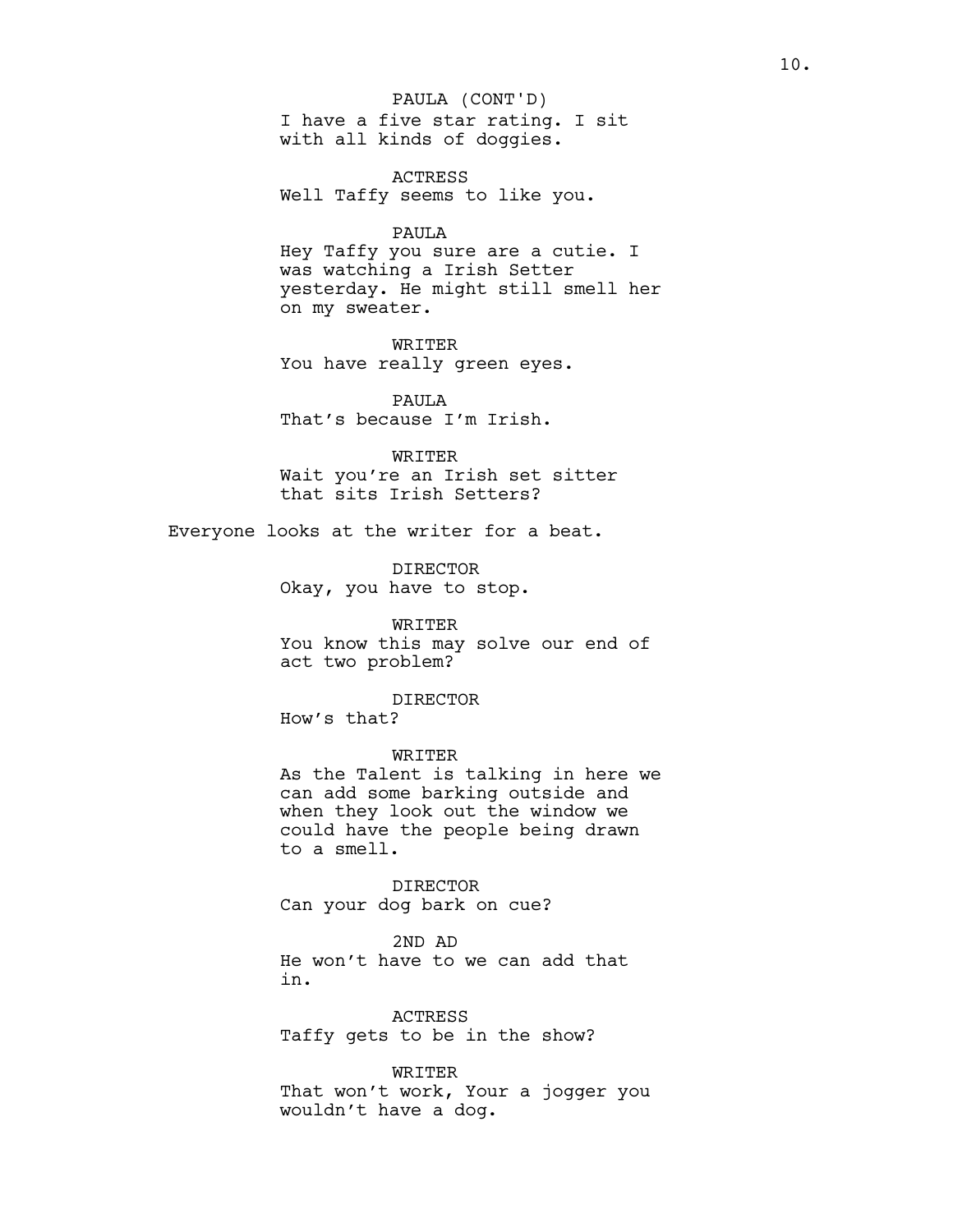PAULA I could be walking her.

Everyone looks at Paula.

PAULA (CONT'D) I'm a member of the Screen Actors Guild.

WRITER Wait, You're a SAG Sitter? A SAG Set Sitter?

DIRECTOR Really you're going to have to stop talking.

WRITER

No this could work. I could write a couple lines in an insert and fix the act two problem in scene 15.

2ND AD

Okay I'll have a day contract made. Paula will get a couple lines, our Actress will stay a jogger.

### DIRECTOR

The Writer will stop talking, we'll fix the act two problem, we'll shoot 13 and 14 now, take lunch and set up for the insert and scene 15.

PA

What do you need me to do?

2ND AD You can go to the parking lot and make sure security has lunch.

#### PA

Great.

He walks away.

ACTRESS And Taffy gets to be in the show.

# PAULA

You like that Taffy?

Taffy licks Paula.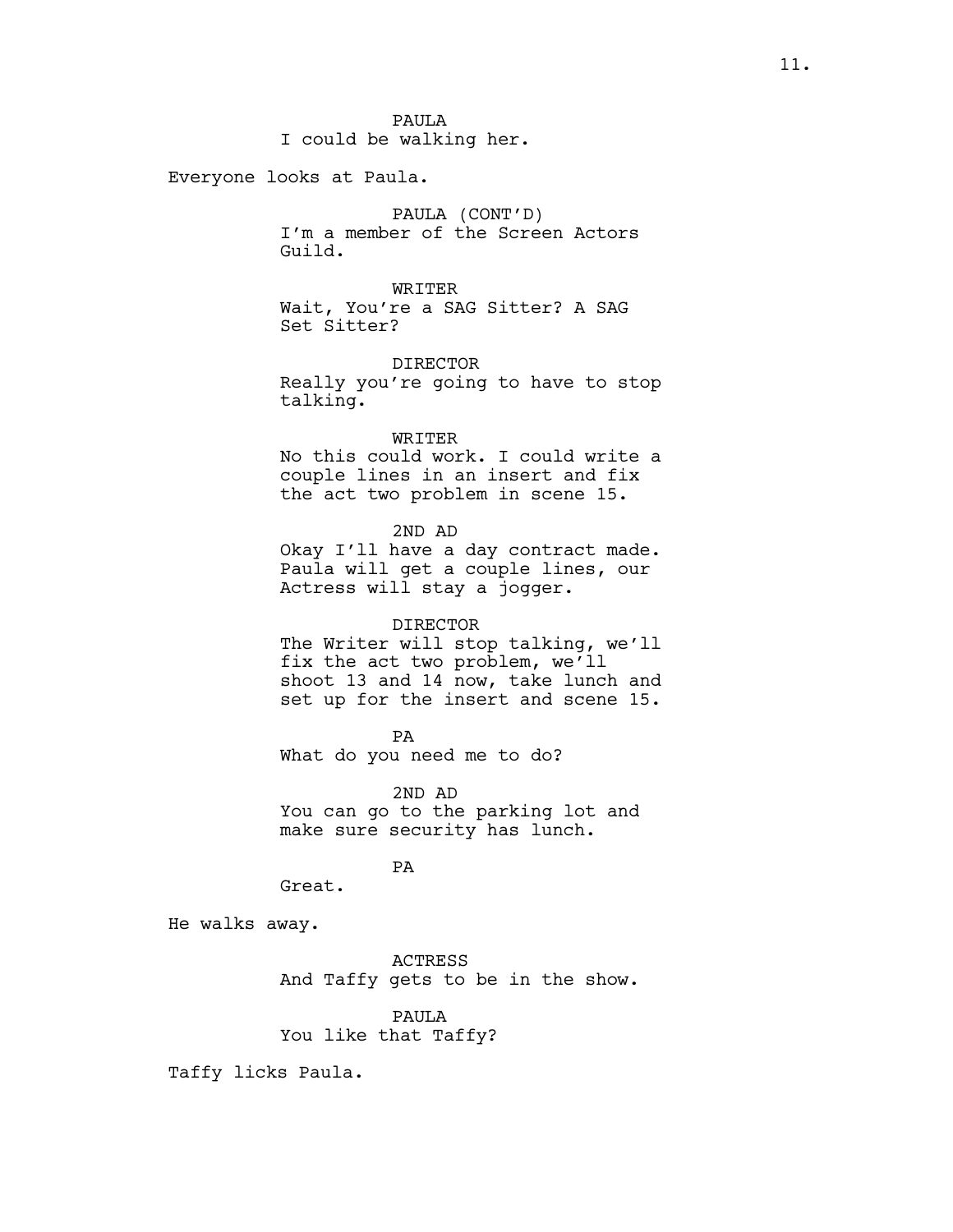## CHOIR

# PAULA

EXT. CATERING TENT - DAY

There are eight picnic tables under a white tent. Next to the tent is a catering truck. People are picking up their food and going to the tables. There is a sign that says Crew <-- and Talent ---> Most of the talent has plates filled like this is their first and maybe only meal of their lives. Paula has a small salad and is sitting by herself at one of the tables. You can tell the other BG are talking about her. The writer approaches with a sandwich.

#### WRITER

Anyone sitting here.

#### PAULA

Nope, just me. (beat) Don't you want to sit with the crew?

WRITER

No, not really. I thought I'd get to know you. Where are you from, Texas?

PAULA No everyone thinks that. It must be because of the accent.

#### WRITER

You think?

PAULA (Smiles) I'm from a little collage town outside of Nashville.

WRITER

And you decided to come to Hollywood and be a star?

## PAULA

Oh no, I don't think I am ever going to be a star. There was a movie shot in my town a couple years ago and I was able to be a extra. When my kids moved out I thought this might be a fun job.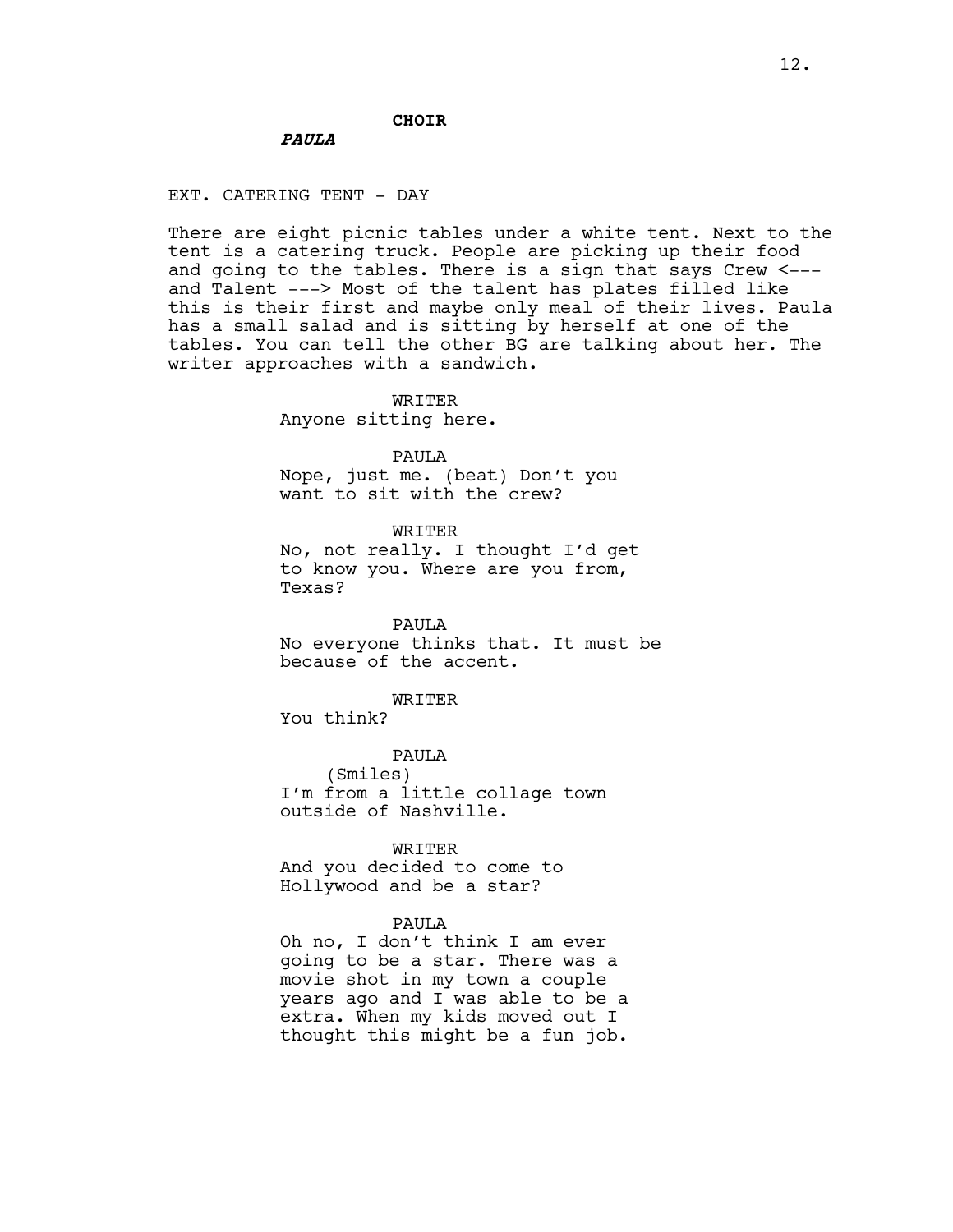WRTTER

Fun? Fourteen hour days, stress, bad coffee, living on donuts and dreams.

## PAULA

This is pretty exciting considering where I come from. What about you?

## WRITER

I am from LA, my grandmother was a accountant for Fox and my grandpa painted sets on black and whites. My mom was a agent then a nurse and my dad was a organist at a church. It was just assumed I would work somewhere in the industry. It is LA.

## PAULA

There was nothing like this about me growing up. There was a greater chance of being hit by lightning then ever being on any kind of a set or in a movie.

#### WRITER

But here you are. You know there are a couple projects I am thinking of that you might be good for.

#### PAULA

Really?

WRITER Do yo know how to swim?

## PAULA

Sure?

#### WRITER

Great, do you think you could fight off a school of man eating sharks while trying to board a rogue nuclear sub?

Paula looks at him for a beat.

PAULA You might have the wrong girl.

WRITER No problem. Can you trapeze?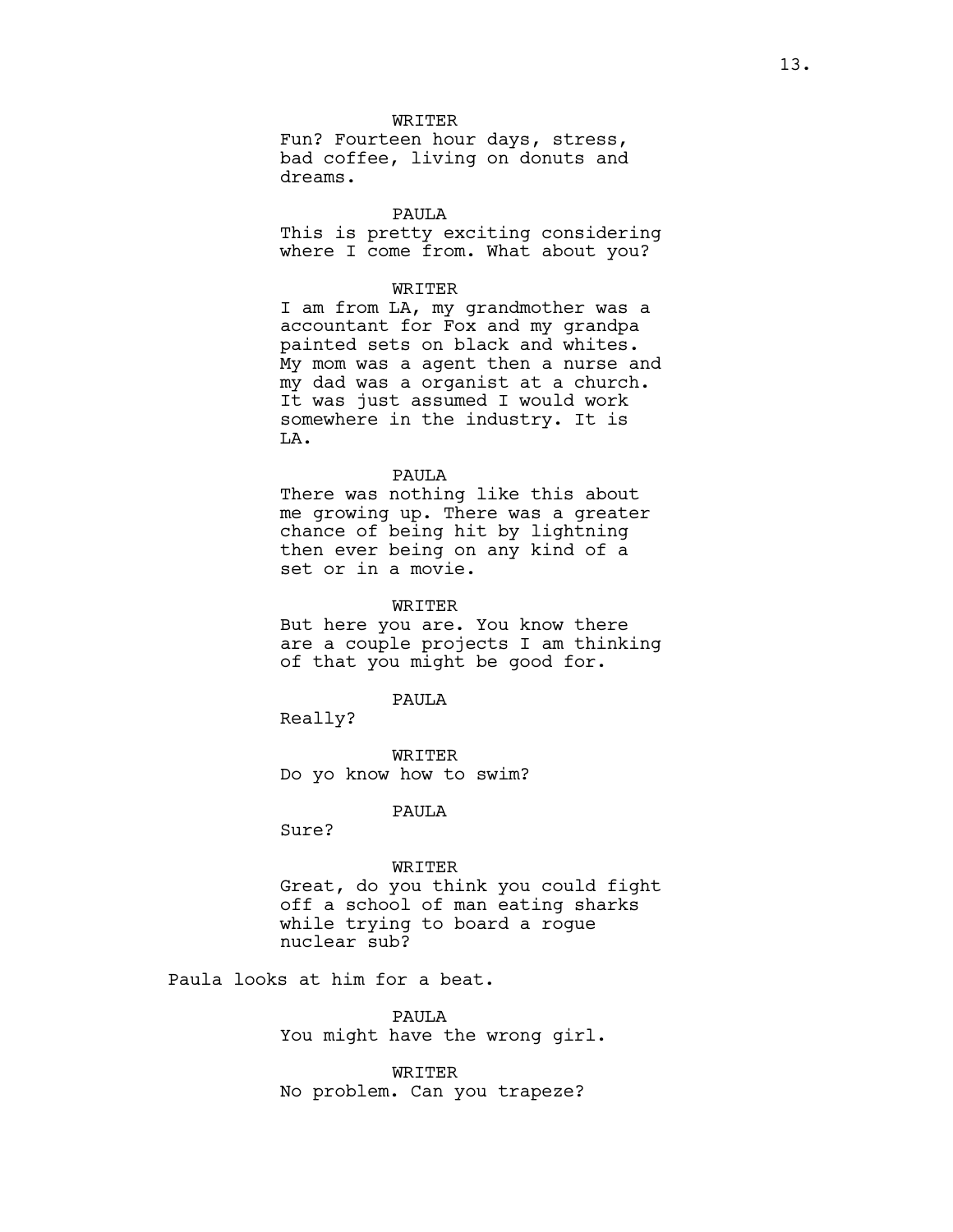PAULA

I don't think so, the closest I came to that was the jungle gym.

WRITER Well you would look great in the outfit.

#### PAULA

Or a swimsuit? Okay I should be going.

## WRITER

No, no. Sorry I have a few more. If you can do a British accent I could have you ripped apart by a dragon. You'd be wearing a long dress.

#### PAULA

I really need to check on Taffy and make sure I have a place to stay tonight?

#### WRITER

A place to stay?

# PAULA I met a girl on set and she said I I ever cam out here I could stay with her? Turns out is a them situation.

# CHOIR

PAULA

## INT. ONE BEDROOM APARTMENT - NIGHT

Paula is talking to Roommate 1 there are seven other girls in the apartment. They are all Gen Y but very diversified.

> PAULA Thank you so much for letting me stay here.

ROOMMATE 1 No problem. Sorry it's so crazy. The other roommate supplements with AirBnB.

ROOMMATE 2 It pays the rent.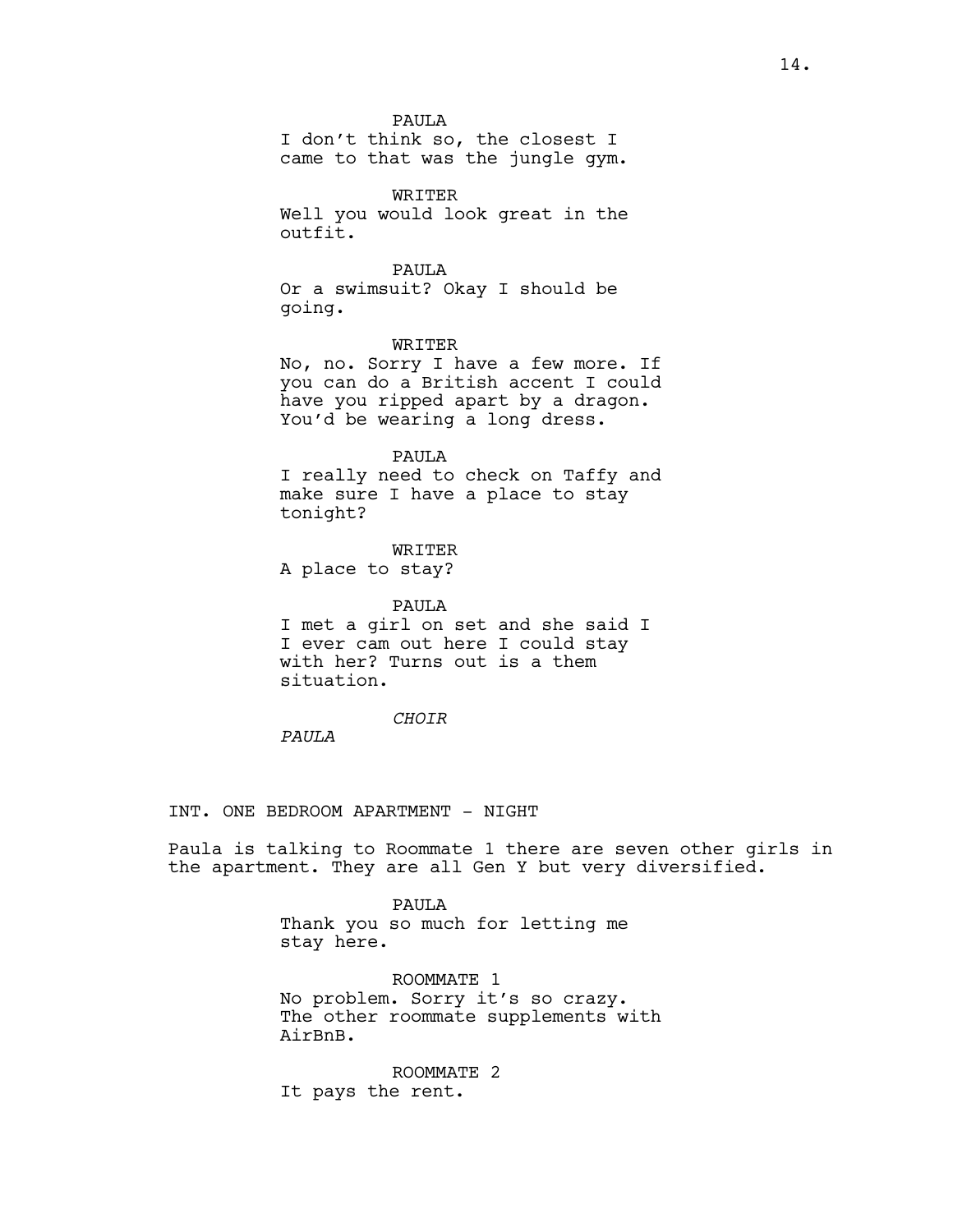ROOMMATE 1 You can have the couch.

PAULA What about the others?

TRAVELER 1 Is that my top?

ROOMMATE 1 They come and go. There might be someone on the other end of the couch. But not for the whole night. Most sleep on the floor.

TRAVELER 2 No, its mime I bought it at TJ Maxx.

ROOMMATE 1 But its only girls.

TRAVELER 3 Well we're not all girls.

ROOMMATE 1 Okay one Tranny but he's cool.

TRAVELER 1 Take my top off.

TRAVELER 2 I told you I bought it. Its mine.

TRAVELER 1 You've been going though my things.

TRAVELER 3 Fight, Fight, Fight.

ROOMMATE 2 Does anyone have a tampoon?

TRAVELER 2 No I haven't.

ROOMMATE 1 Your not on your period.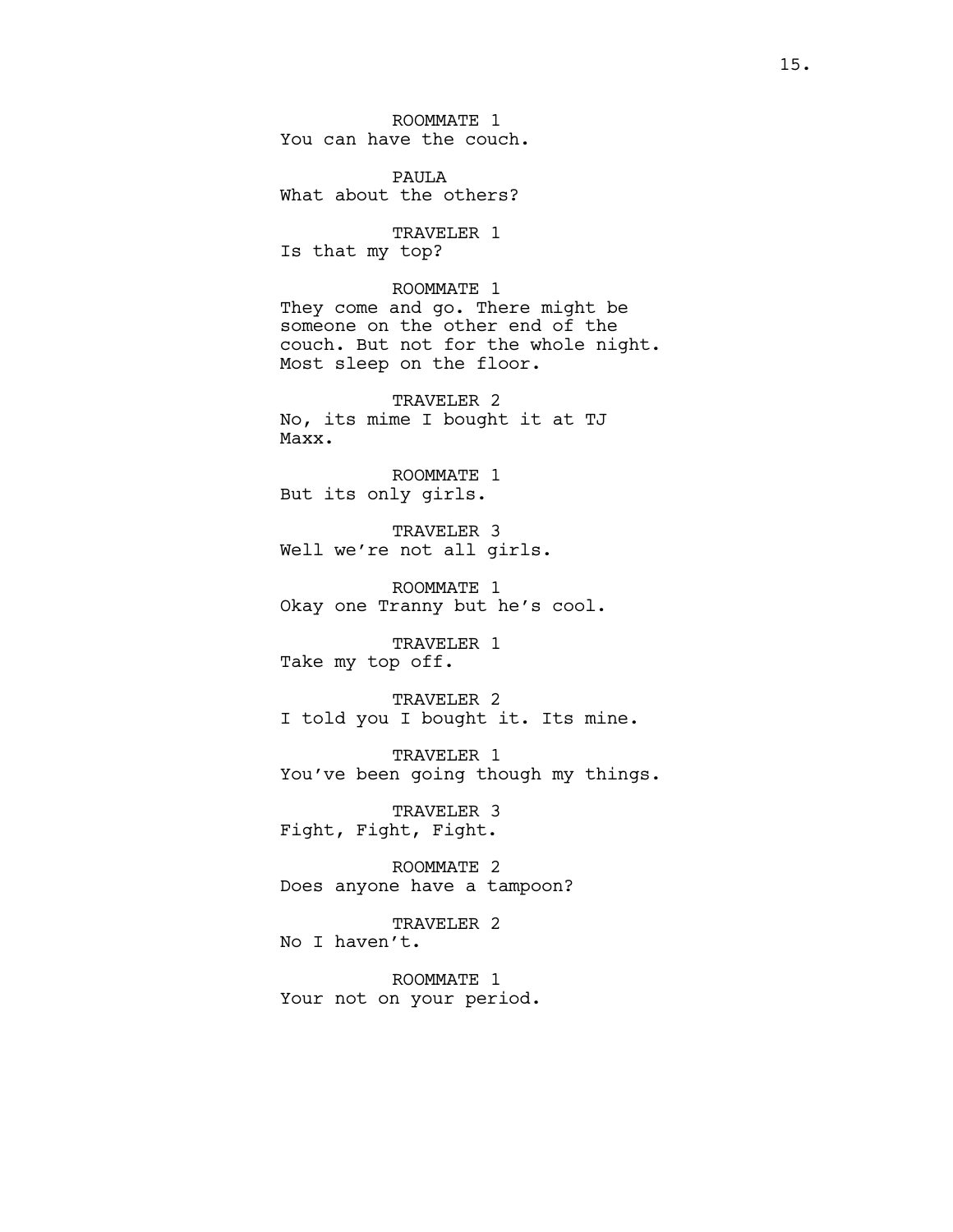ROOMMATE 2

I know but I have a date with a guy I don't really like so if it gets to the point where he feels the string he won't want to,,, you know?

TRAVELER 3 That is so gross. But a good idea.

Roommate 1 turns back to Paula.

PAULA The couch will be great. Thank you.

CHOIR

Paula

EXT. CATERING TENT - LATER

WRITER Nine girls in one apartment?

PAULA It's not negligees and pillow fights believe me.

WRITER I'm just thinking nine girls and one bathroom.

PAULA Oh, the only hot water is in the Kerig.

WRITER You poor thing.

PAULA And they reuse k-cups.

WRITER Have you joined a gym yet?

PAULA You think I need to work out?

WRITER No, not at all. I think you will need a hot shower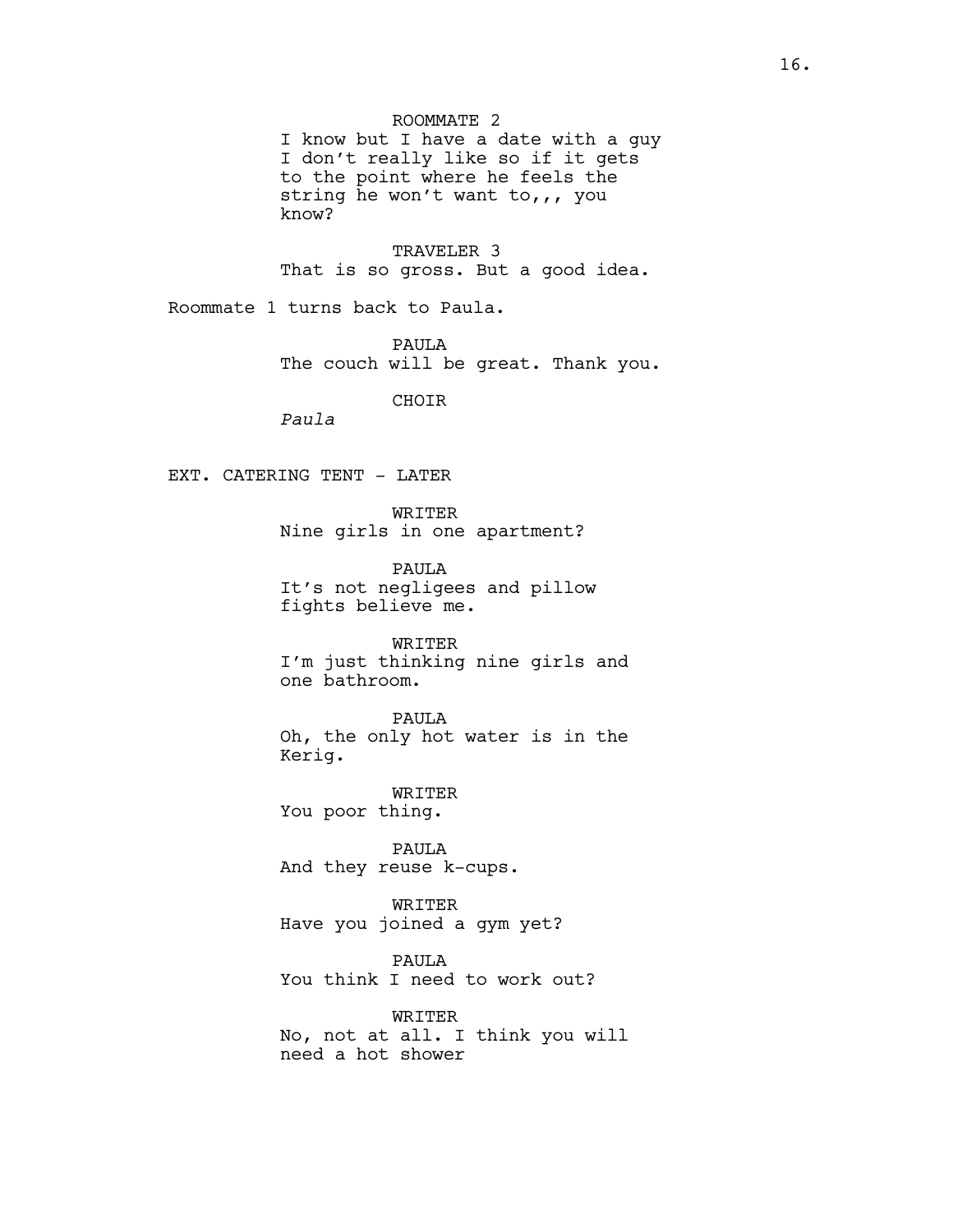WRITER

Hope so.

#### CHOIR

PAULA

INT. TRAILER - LATER

Paula and Taffy are on the couch and Taffy is getting a tummy rub.

Opening the door the Actress enters.

ACTRESS There's my good boy.

PAULA He's been an angel.

ACTRESS I am so proud of him. I can't believe that he got to be in the show.

PAULA It's been a dream of mine to be able to set sit.

ACTRESS You said you were on the sitting apps also.

PAULA Yep, I am a five star rated sitter. I have watched dozens and dozens of puppies.

ACTRESS You might be able to help me with another problem?

PAULA

Maybe, what?

ACTRESS My agent has set up a date with me and this Super Hot Actor.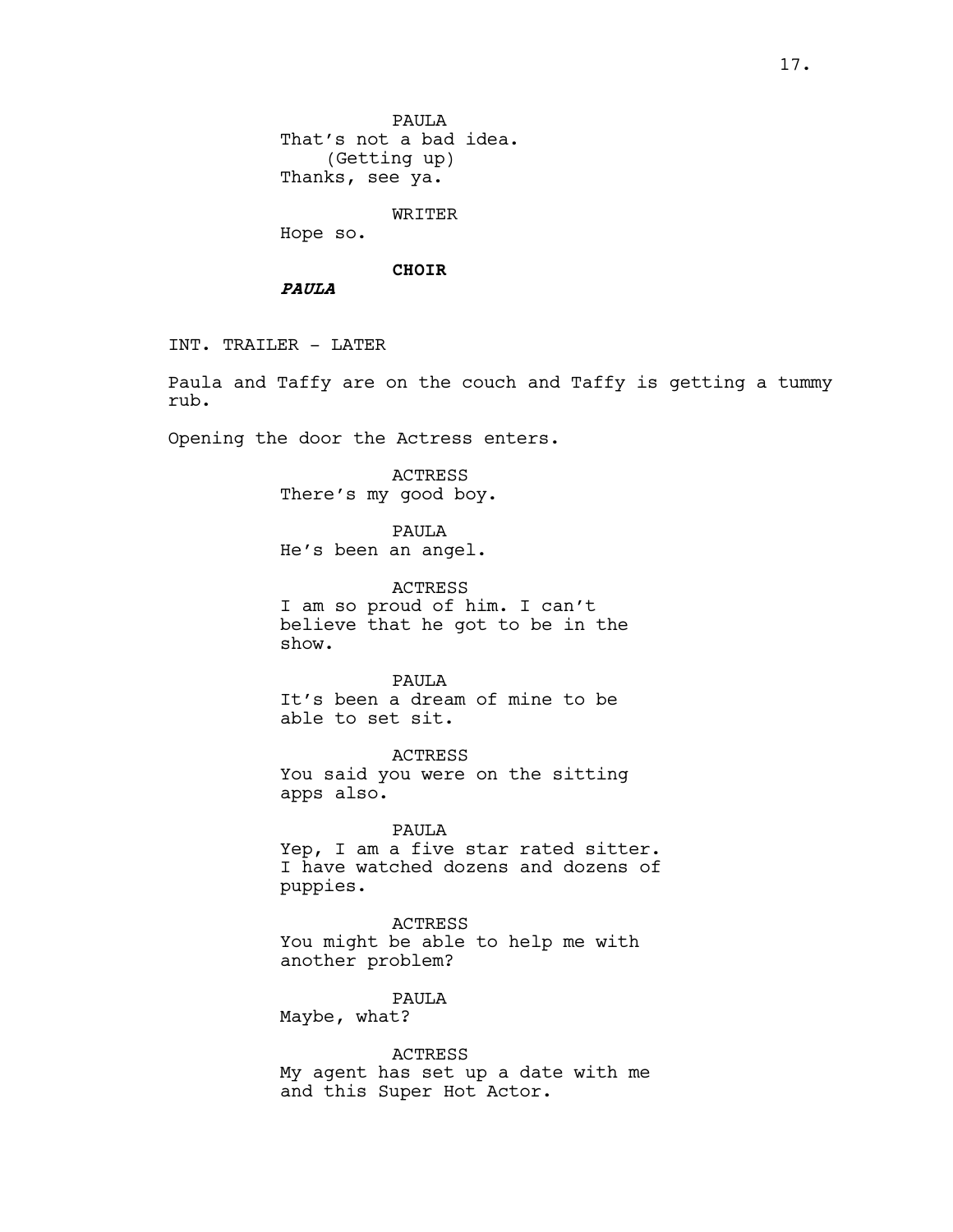She shows her a picture on her phone.

PAULA Wow he is Super Hot. I love that guy.

#### ACTRESS

Yeah that's true but it's a industry thing. He wants us to be seen. I was wondering, are you free on Friday night? I mean available not free of course?

## PAULA

I use to doggie board at my house but where I am not is not such a good idea. I could come to your house?

#### ACTRESS

I was thinking you might want to come out with us?

PAULA You want me to go on a date with you and a Super Hot Actor?

### ACTRESS

You and Taffy would be out with us. You get a dinner and maybe paparazzi? May be good for your career also?

## PAULA

You think your agent would go for that?

#### ACTRESS

My dad use to say "easier to get forgiveness than permission."

#### PAULA

My dad says that too. I think he got in a lot of trouble. But, What's the catch.

#### ACTRESS

Really no catch. See I've had other sitters and whenever I go out Taffy sneaks away and leave little presents in my shoes.

## PAULA

You mean?